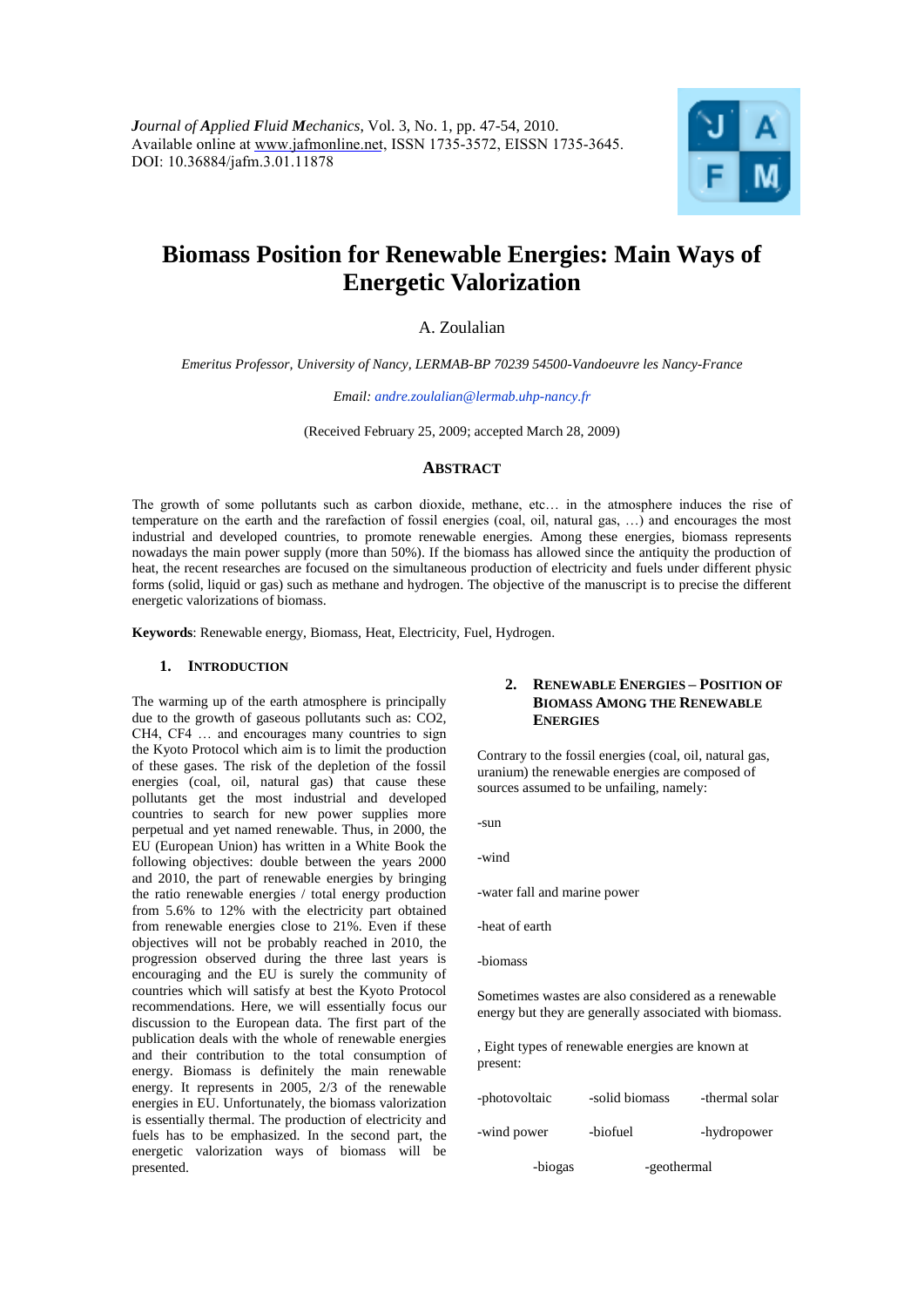Two new types of renewable energy are in development that are the concentrating solar power (from the sun) and the energy coming from seas and oceans. Renewable energies produce heat and /or electricity but at present time, the will is to favor the energies which produce directly or indirectly electricity like wind power, hydropower, photovoltaic cells, etc…

The data given below, concerning the EU, are drawn out of the Euro Observer revue (2006). The total energy production in EU in 2005 is estimated to 1756 Mtep (1Mtep=4.181016 J). The renewable energies represent 112.1 Mtep which correspond to 6.38% of the total energy. Figure 1 gives the distribution between the different energies. Table 1 and Fig. 2 summarize respectively the variation between 1990 and 2004 and the part in 2005 of the renewable energies production of the different countries of the EU. From this table and the Figs. 1 and 2, we assume that biomass represents almost 2/3 of the renewable energies and that the part of renewable energies for the northern countries of the EU is higher than 10% of the total energy production .Nevertheless, heat remains the main production. Thus, for all of the European countries, the electricity produced from renewable energies represents less than 14% and Fig. 3 gives, for each country, the part of electricity. At present wind power knows a strong development and the contribution of biomass has to be increased. In the following part, we will precise the ways to reach this objective.

# **3. THE DIFFERENT VALORIZATION WAYS OF THE BIOMASS (COLONNA 2006, BALLERINI 2006 )**

# **3.1The Biomass Resources**

In 2005, the energy produced from the three types of renewable energies obtained from the biomass was respectively:

Solid biomass (wood + wastes) =  $64.1$  Mtep

| biofuel   | $=$       | 3.9 Mtep |
|-----------|-----------|----------|
| biogas    | $=$       | 4.8 Mtep |
| $Total =$ | 72.8 Mtep |          |

Wood energy is the most important renewable energy and its natural resource comes mainly from the forest and also from wood industries. Only the by-products of the lumbered wood have to be used (small size wood, tree cutting, brushwood, copse wood, cork, etc…) because the timber has to be kept for to the industrial joinery and wood building.

For example, Table 2 summarizes the wooded areas of the 15 countries of the EU with the production of logs and wood energy in 2000. The last column of the table gives the ratio between the wood energy and the logs production. For some countries of for which the logs production is higher than 10 Mm3 (Austria, Spain, France) this ratio is close to 0.30 whereas in Germany, Finland and Sweden the ratio is only 0.15. If for these

three countries, the ratio increased from 0.15 to 0.30, the energy would reached 20.8 Mtep which is equivalent to 260 Mm3 of wood. According to ADEME, the production of 2000 m3 of wood energy involves the creation of one job. Thus, 130 000 jobs could be created in different areas: harvesting, unlading, transport, conditioning, conducting and control of the boiler furnace. Moreover, a better forest exploitation will have an impact on the forest maintenance: reduce the risk of forest fire, maintain the hydrological balance, improve the landscape, etc….

## **3.2The Valorization by Dry Ways**

The valorization by dry ways corresponds to a thermochemical transformation with or without another reagent such as O2, H2O, and CO2.

More precisely, with the absence of these reagents and the presence of an inert gas (generally N2) wood (and all biomass) decomposes progressively with the increase of the temperature.

This transformation is named: pyrolysis. With the presence of oxygen, the pyrolysis gases are oxidized with a flame development: it is the biomass combustion. Without oxygen, but with the presence of steam or CO2, the pyrolysis compounds, at temperatures higher than 700°C, are converted into light gases such as: CO, CO2, H2, H2O. This transformation is named gasification. In the following parts, we precise the characteristics and the energetic objectives of these three types of transformation.

#### *3.2.1 Biomass Pyrolysis*

This step is essential because it occurs during the combustion and the gasification processes. With the increase of the temperature the following evolutions are observed and summarized in Fig. 5.

- For T<120°C, water is discharged (drying process)
- For  $120^{\circ}$ C<T<250°C, hemicelluloses are decomposed with the formation of acids (formic, acetic) and alcohol (methanol)
- For 250°C<T<500°C, cellulose and lignin are decomposed with the formation of no incondensable gases (CO, CO2, …) and condensable gases (H2O , aromatic and polyaromatic compounds named tars)
- For  $T > 500^{\circ}$ C, the tars are decomposed with the formation of a solid rich in carbon named char

The pyrolysis rate depends also on the pressure and on the distribution between incondensable gases, tar and char depends on two parameters:

- the level of the temperature, T
- the temperature gradient  $\Delta T/\Delta t$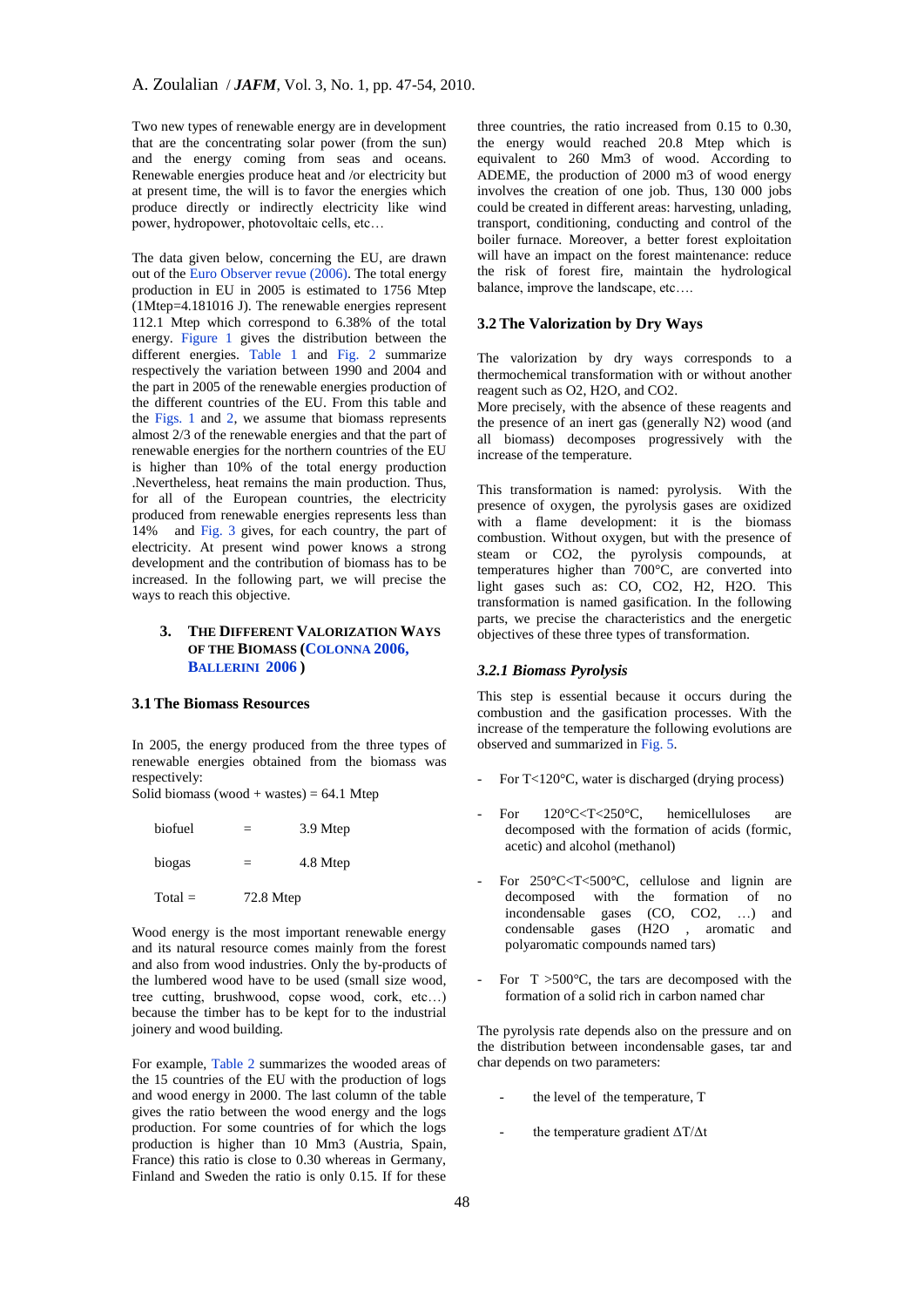Figure 6 gives the distribution between the three types of products as a function of two parameters.

For a moderate temperature and a low temperature gradient, the production of char is favored. For wood species, the char represents 20 to 30% of the initial dry mass. For a moderate temperature and a high temperature gradient, the production of tars is favored. For a high temperature and a high temperature gradient, the production of incondensable gases is favored. Table 3 gives the products distribution in the case of a fast pyrolysis at high temperature (900°C)

Incondensable gases can be used as fuels. They correspond to a medium-energetic fuel for which the Low Heating Value (LHV) is close to 25000 kJ/kg of dry wood. Tars are in small quantity (lower than 5% of the initial dry mass). Their composition is complex and their elimination or transformation by cracking or reforming with steam or CO2 have to be considered. Tars are generally a viscous mixture, with a low stability and are difficult to stock and carry. Char which represents near to 15 % of the dry mass with a LHV close to 3100 kJ/kg is an appropriate fuel for cooking in many developing countries. Moreover, char can be sold as a reducing agent for some metallurgic processes and as an absorbent after activation by steam in order to increase the specific area to reach values upper than 1000 m2/g.

In industrial processes biomass pyrolysis is carried out in fixed beds and in continuous devices such as rotary kilns.

#### *3.2.2 Biomass Combustion*

Biomass, which is constituted principally of carbon, hydrogen and oxygen, is a natural fuel. Since the antiquity biomass has been used to generate heat. Among the renewable energies, it is the main way to generate heat. In France, more than 6 millions of dwellings use wood as total or partial heating system. The devices are open or closed fireplaces, stoves fed with logs or automatically with pellets. Manuel or automatic boilers fed with logs, pellets or wood chips can also supply a central heating.

Beyond of the domestic uses, wood combustion is carried out in continuous industrial and local boilers in towns and villages in the vicinity of a forest. In France, the ADEME Wood Energy Projects support financially the setting up of wood-boilers able to develop high energetic powers (several MW).

The development of the combustion includes two steps (Fig. 7):

- A pyrolysis step with a production of combustion gases and flame development
- A combustion step of the residual char without flame but where CO emissions are maximal.

In continuous heating devices fed with primary and secondary air, the CO contents are low and respect the regulation in force. However, the production of unburnt and flying ashes requires the treatment of the smokes before their discharge in the environment (setting of filtering devices such as cyclones, electrofilters or bagfilters).

The presence of silicium and alkaline salts in the ashes can generate their melting and the failure of some types of boilers (for example boilers with grates). For domestic uses, the generated heat can be is transmitted directly by radiation and indirectly by a liquid fluid heated in a heat exchanger. For industrial and urban boilers which provide energetic powers higher than 10 MW, co-generation systems are associated to boilers, as the steam produced is reduced in a multistage steam turbine in order to generate simultaneously heat and electricity. Figure 8 gives the principle schema of cogeneration cycle with a double steam expansion.

#### *3.2.3 Biomass Gasification*

Gasification is a thermochemical transformation where are associated the following steps: pyrolysis, reactions between hydrocarbons and char with steam and/or CO2. These last reactions are observed beyond 700°C. For example, for the steam, the typical stoechiometries are:

$$
C + H_2O \rightarrow CO + H_2
$$
  

$$
C_xH_y + xH_2O \rightarrow xCO + (x + y/2)H_2
$$

The reactions with CO2 are similar. With these reforming reactions, cracking reactions can be observed with the typical stoechiometry:

$$
C_xH_y \to xC + y/2H_2
$$

The ideal result of the gasification is a total conversion of the biomass (outwards of the mineral compounds) in a gaseous mixture composed of the following compounds: H2, H2O, CO, CO2.

The Shift reaction can occur between these four compounds, with the following stoechiometry:

$$
CO + H_2O \rightarrow CO_2 + H_2
$$

This ideal mixture is not always obtained directly and the gas has to be treated to eliminate:

- the residual tars and the char
- the mineral compounds present as aerosols
- the small quantities of H2S and NH3

The gasification devices (which powers are higher than 10MW) are either co and counter current fixed beds, or simple or double fluidized beds, or co-current transported beds. In the last case, the operating temperature is upper than 1200°C.

From the ideal mixture, after the steam condensation and the recovery of CO2 by pressure swing adsorption, we obtain the CO +H2 mixture called synthetic gas.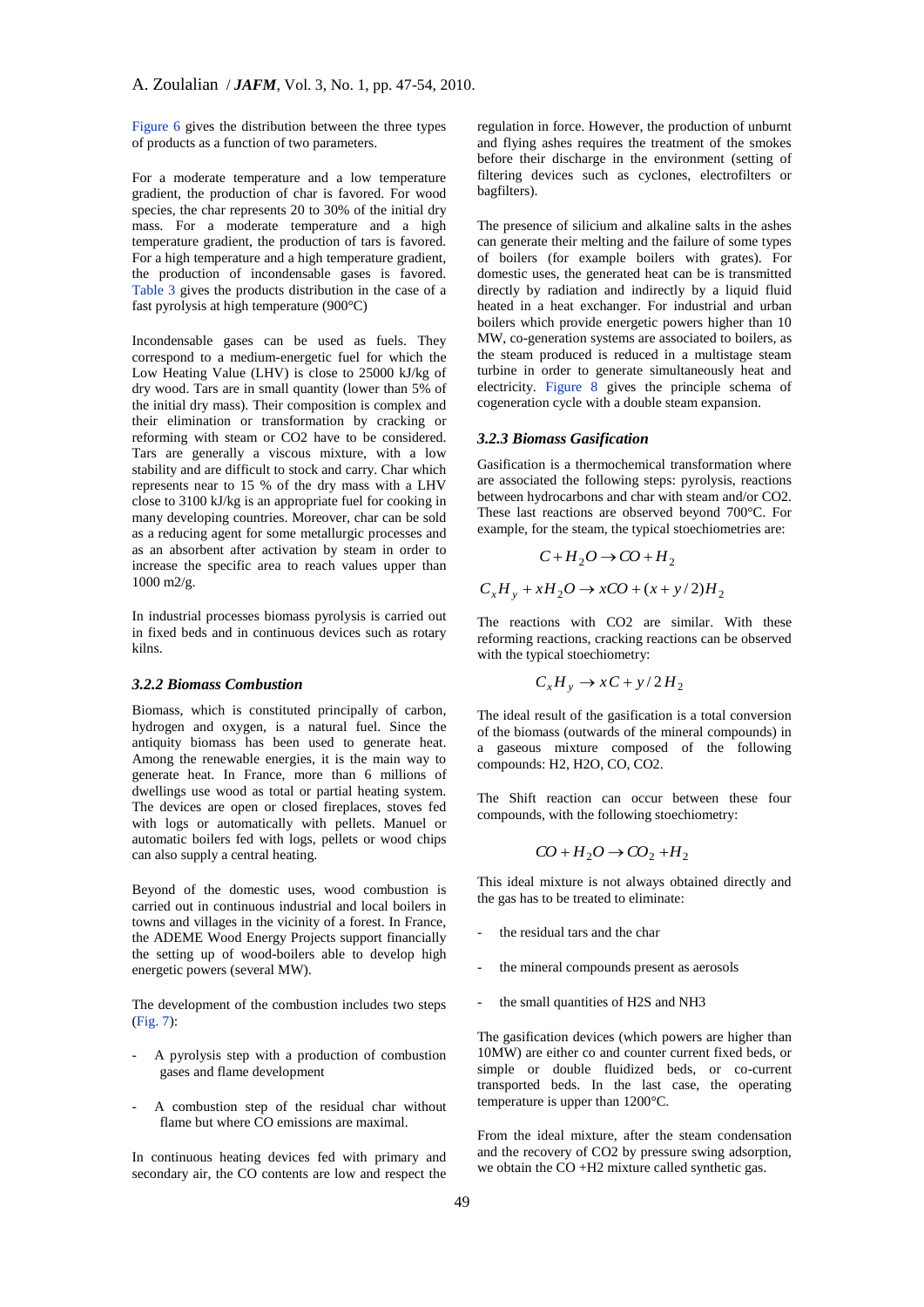The synthetic gas is a fuel with a medium-energetic LHV. It can be valorized in a gas-engine or a gasturbine with the simultaneous production of heat, electricity and even refrigeration. However, the valorization can be different from the combustion one because the synthetic gas can be used to obtain several fuels by suitable catalytic reactions. In particular, we can quote:

the methanol synthesis with copper and zinc catalysts:

$$
CO + 2H_2 \rightarrow CH_3OH
$$

the methane synthesis with nickel and ruthenium catalysts:

$$
-CO + 3H_2 \rightarrow CH_4 + H_2O
$$

the Fischer-Tropsch synthesis with iron an cobalt catalysts:

$$
nCO + (n+2)H_2 \rightarrow C_nH_{2n+2} + H_2O
$$

These three catalytic reactions are industrially carried out in fixed beds with a high pressure because during the reaction, the total number of gaseous molecules diminishes (see the stoechiometry). In the same way, the Shift reaction can be used to increase the hydrogen proportion in the synthetic gas and become an hydrogen source for hydrogen fuel-cells.

## **3.3 Valorization by Liquid Ways**

At high temperatures and pressures, biomass can be made soluble in different organic solvents. The liquid obtained is a mixture of polymers which viscosity is high and which becomes solid at low temperature. After the first oil crisis this energetic way has been studied to provide a high-energetic fuel but the viscosity and the instability of the mixture have not allowed a direct valorization as heavy fuel. The hydro-cracking of the mixture was considered but this way has not been carried on.

Today, only three liquid ways know an industrial development, namely the production of ethanol from sugars, polysaccharids and ligno-cellulosic products, the production of biofuels from oil seeds and the production of bio-gas from organic wastes.

#### *3.3.1 Ethanol Production*

Ethanol is obtained by an aerobic fermentation of sugars with different selected microorganisms at fixed temperatures and pHs. For the sugars with the higher concentration in starch (corn, maize, etc…) an enzymatic hydrolysis occurs before the fermentation. As the main uses of sugars and cereals concern nutrition purposes (human and animal), the present developments do not have to compete with these nutritional priorities and concern only the production of ethanol from the ligno-cellulosic products, hemicelluloses and cellulose being extracted by acid hydrolysis. The residual lignin can be used as a fuel in the fermentation unit to supply the heat necessary to the distillation operation at the end of the fermentation. Ethanol can be used as a pure fuel

or mixed with gasoline and also as anti-knock additive. Thus, it is converted in ethyl-tertiobutyl-ether (ETBE) by a following etherification reaction with the isobutene:

 $CH_2C(CH_3)_2 + C_2H_5OH \rightarrow CH_2C(CH_3)_2OC_2H_5$ 

The LHV of ethanol and ETBE are respectively 21285 kJ/l and  $26910$  KJ/l contrary to  $32020$  kJ./l for the standard gasoline. Table 4 gives the ethanol productions of EU for the years 2004 and 2005.

#### *3.3.2 Biodiesel Production*

The oil seeds used in human and animal feeding such as: colza oil, sun flower oil, soya oil, palm oil, etc… can be used as fuels directly or after a transesterification reaction where ethanol or methanol takes the place of glycerin chains. The biodiesel obtained has a LHV around 37000 kJ/kg contrary to 42000 kJ/kg for the standard gasoil. In EU, biodiesel is obtained essentially from colza seeds. Table 5 shows the biodiesel production in the years 2004 and 2005. We can observe a considerable growth during the year 2005. This growth expresses the will to increase biodiesel production in EU.

#### *3.3.3 Biogas Production*

The agricultural wastes, sewage sludge and municipal landfill are composed of wet biomass for which the bacterial anaerobic decomposition produces a gas with high methane and carbon dioxide contents. The gas can contain some sulfur compounds. After the purification process, the biogas is a fuel for which the valorization can be done in a boiler but also in gas engine or gas turbine which is higher than several MW. In this case, heat and electricity can be produced simultaneously. Table 6 gives the biogas production in EU during the years 2004 and 2005.

#### **4. CONCLUSION**

Biomass is and will remain during the next years the main renewable energy. By direct combustion, heat is produced but also electricity but with a poor output. In order to increase the electric production the biomass pyrolysis-gasification has to be considered. Indeed, the resulting gas can be used as a fuel in gas turbines for which the electric output is higher than to the electric output obtained in steam turbines. Moreover, after a purification process, the gas can become a synthetic gas for the catalytic production of methanol, syngas, gasoil and hydrogen which are fuels for car engines or hydrogen cells.

In the case of agricultural products, several valorizations can be suggested, namely the ethanol production by the aerobic fermentation of sugars and polysaccharids, the biodiesels production from the oil seeds and the methane production by the anaerobic fermentation of agricultural and municipal wastes.

Finally, thanks to its diversity, biomass can be valorized as an energy by many different ways. Nevertheless, in our point of view, the optimal valorization is probably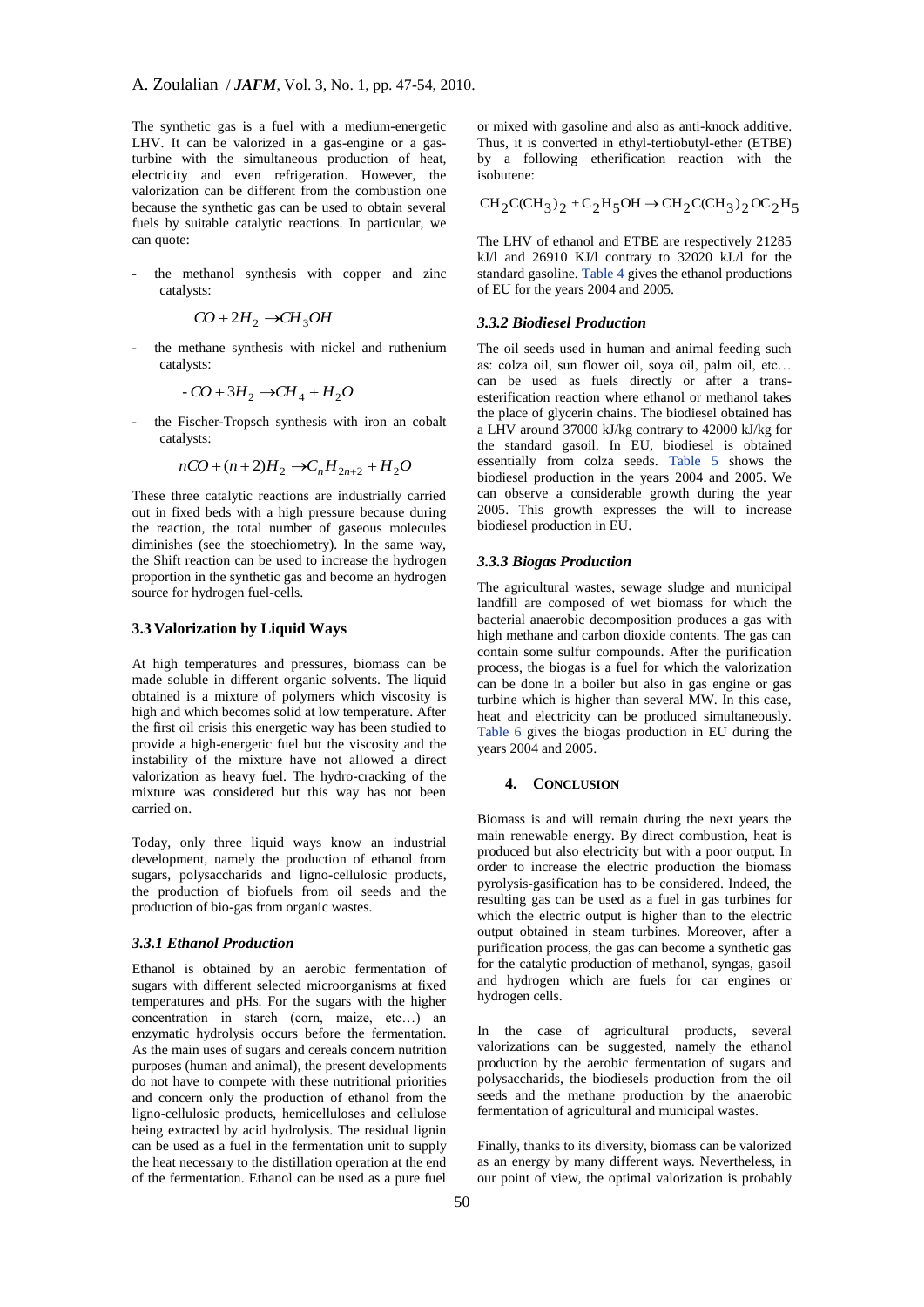the pyrolysis-gasification, because it is able to concern all kind of biomass. Moreover, it is the only way which enables to maximize the hydrogen production, as hydrogen remains for us the best energetic source and the fuel of the future decades.

#### **REFERENCES**

Ballerimi, D. (2006) Les biocarburants. IFP Publications-Editions Technip-Paris.

Colonna, P. (2006) La chimie verte-coordinateur Editions TECE-DOC. Lavoisier-Paris.

Deglise, X. (1982) Les conversions chimiques du bois-Revue Forestière de France 34, 249-270.

Euro-Observer (2006) Etat des énergies renouvelables en Europe- 6éme bilan-.Paris-France (www.energies.renouvlables.org).

**Table 1 Annual evolution of renewable energies in EU (unit: million tep).**

| <b>PAYS</b>        | 1990 | 1995 | 2000             | 2001 | 2002 | 2003 | 2004 |
|--------------------|------|------|------------------|------|------|------|------|
| Austria            | 5,2  | 6,0  | 6,8              | 6,9  | 6,8  | 6,7  | 6,7  |
| <b>Belgium</b>     | 0,7  | 0,7  | 0,8              | 0.9  | 0,8  | 1,0  | 0,9  |
| <b>Denmark</b>     | 1,2  | 1,5  | 2,0              | 2,2  | 2,3  | 2,6  | 2,7  |
| <b>Finland</b>     | 5,3  | 6,1  | 8,0              | 7,8  | 8,1  | 8,2  | 8,8  |
| <b>France</b>      | 15,8 | 17,9 | 17,3             | 18.5 | 16,6 | 17,1 | 16.3 |
| Germany            | 6,3  | 7,5  | 10,8             | 12,0 | 13,0 | 13.5 | 13,2 |
| Greece             | 1,1  | 1,3  | 1,5              | 1,4  | 1,4  | 1,6  | 1,6  |
| <b>Ireland</b>     | 0,2  | 0,2  | 0,3              | 0,3  | 0,3  | 0,3  | 0,3  |
| Italy              | 6,5  | 7,7  | 9,9              | 10,1 | 9,7  | 10.3 | 11,2 |
| Luxembourg         | 0,0  | 0,0  | 0,1              | 0,1  | 0,1  | 0,1  | 0,1  |
| <b>Netherland</b>  | 1,0  | 1,1  | 1,8              | 1,9  | 2,1  | 2,1  | 1,7  |
| Portugal           | 3.3  | 3.3  | 3,3              | 4,1  | 3,6  | 4,3  | 3,8  |
| <b>Spain</b>       | 6,3  | 5,7  | $7,\overline{1}$ | 8, 3 | 7,1  | 9,3  | 8,8  |
| Sweden             | 11,7 | 13,1 | 15,6             | 15,1 | 13,9 | 13,4 | 13,9 |
| <b>United King</b> | 1,1  | 2,0  | 2,5              | 2,6  | 2.9  | 3,2  | 3,5  |
| dom                |      |      |                  |      |      |      |      |
| <b>Total</b>       | 65,7 | 73,3 | 88,1             | 92,0 | 88,7 | 93,6 | 93,2 |
| EU(15)             |      |      |                  |      |      |      |      |

# **Table 2 Wood Energy in EU (WE = production in wood energy) (LP = production in logs)**

| <b>PAYS</b>           | Area  | Forest | <b>Forest</b> | LP       | WE     | WE   |
|-----------------------|-------|--------|---------------|----------|--------|------|
|                       | (Mha) | (Mha)  | $\frac{6}{6}$ | $(Hm^3)$ | (Mtep) | /LP  |
| Austria               | 8,3   | 3,9    | 47            | 10.8     | 3,0    | 0,28 |
| Belgium +             | 3,3   | 0,7    | 21            | 3,7      | 0.3    | 0.08 |
| Luxembourg            |       |        |               |          |        |      |
| <b>Denmark</b>        | 4,2   | 0.5    | 12            | 1,6      | 0.9    | 0,56 |
| <b>Finland</b>        | 30,5  | 21,9   | 72            | 49,6     | 7.5    | 0,15 |
| <b>France</b>         | 55,0  | 15.3   | 28            | 32,9     | 9,8    | 0,30 |
| Germany               | 34,9  | 10.7   | 31            | 36,4     | 5,0    | 0,14 |
| Greece                | 12,9  | 3,6    | 28            | 0.5      | 0.9    | 1,80 |
| <b>Ireland</b>        | 6,9   | 0,7    | 10            | 2,2      | 0,2    | 0,09 |
| <b>Italy</b>          | 29,4  | 10,0   | 34            | 4,4      | 4,6    | 1,04 |
| <b>Netherland</b>     | 3,4   | 0,4    | 12            | 0,9      | 0,5    | 0,55 |
| Portugal              | 9,2   | 3,7    | 40            | 8,4      | 1,7    | 0,20 |
| <b>Spain</b>          | 49,9  | 14,4   | 29            | 12,4     | 3,6    | 0.29 |
| <b>Sweden</b>         | 41,2  | 27,1   | 66            | 54,3     | 8.3    | 0,15 |
| <b>United Kingdom</b> | 24,2  | 2,8    | 12            | 7,4      | 1,0    | 0,13 |
| <b>Total</b>          | 313,3 | 115,7  | 37            | 225,5    | 47,3   | 0,21 |
| EU(15)                |       |        |               |          |        |      |

#### **Table 3 Products distribution in the case of fast pyrolysis (Deglise, 1982).**

|                          | $CO = 36 %$                   |  |  |  |
|--------------------------|-------------------------------|--|--|--|
|                          | $CO2 = 5%$                    |  |  |  |
| No condensable gases     | $H_2 = 19.5 %$                |  |  |  |
|                          | $CH_4 = 10\%$                 |  |  |  |
|                          | $C_2H_4 = 3%$                 |  |  |  |
|                          | $C_2 H_2 = 3 \%$              |  |  |  |
| <b>Condensable gases</b> | water + tars = $10\%$         |  |  |  |
| <b>Residual solid</b>    | $char + mineral$ salts = 10 % |  |  |  |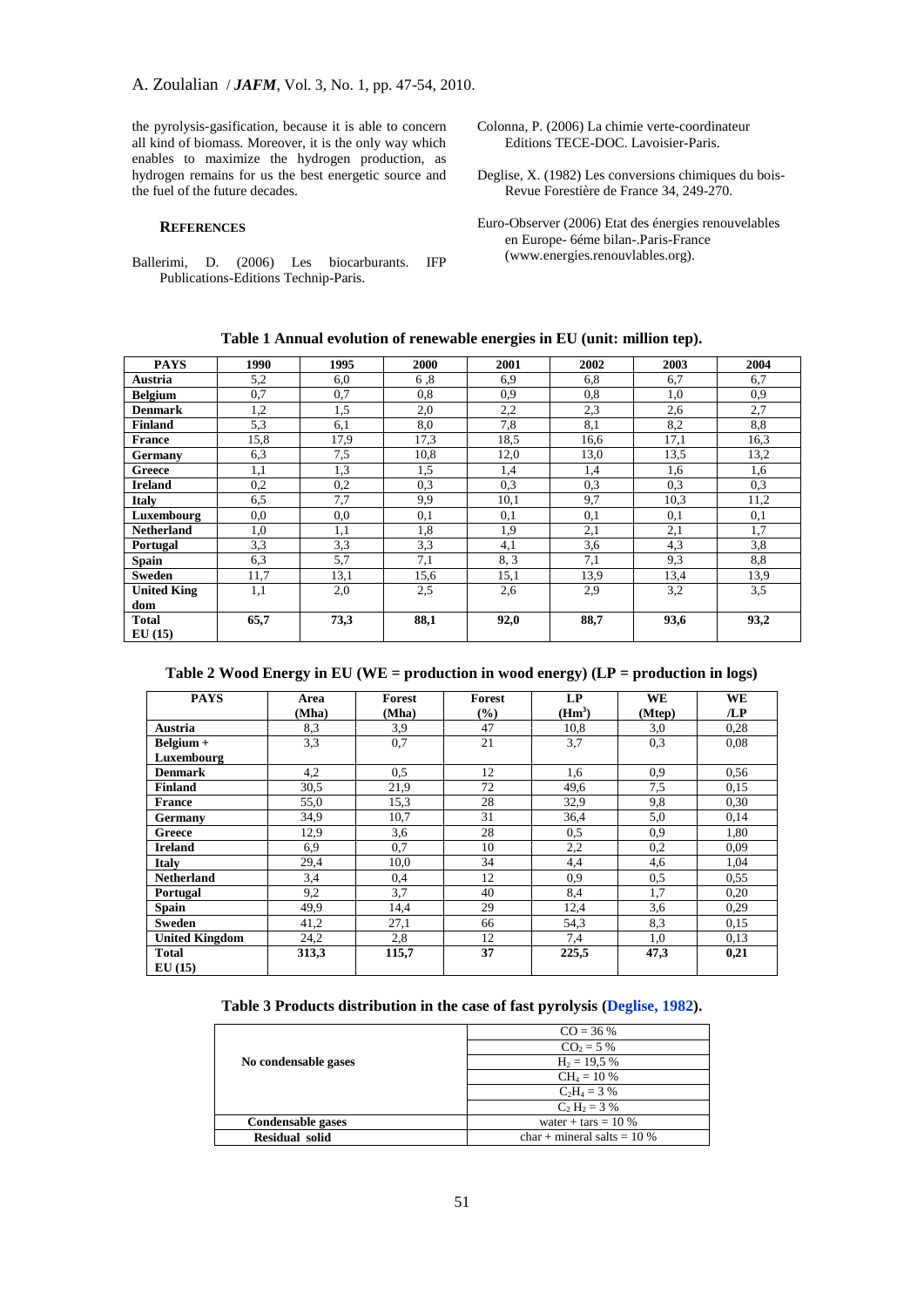# A. Zoulalian / *JAFM*, Vol. 3, No. 1, pp. 47-54, 2010.

| <b>PAYS</b>           |             |         |
|-----------------------|-------------|---------|
|                       | 2004        | 2005    |
| <b>Spain</b>          | 202 354     | 240 000 |
| <b>Sweden</b>         | 56 529      | 130 160 |
| Germany               | 20 000      | 120 000 |
| <b>France</b>         | 80 887      | 99 780  |
| Poland                | 38 270      | 68 000  |
| <b>Finland</b>        | 3768        | 36 800  |
| <b>Hungary</b>        |             | 11 840  |
| Lihtuania             |             | 6 2 9 6 |
| <b>Netherland</b>     | 11 146      | 5971    |
| <b>Czeeh Republic</b> |             | 1 1 2 0 |
| Latvia                | 9 800       | 960     |
| <b>Total EU</b>       | 4 2 2 7 5 4 | 720927  |

# **Table 4 Ethanol production in the EU (in tons)**

# **Table 5 Biodiesel production in the EU (in tons)**

| <b>PAYS</b>           | 2004           | 2005      | <b>Difference</b> | Growth   |
|-----------------------|----------------|-----------|-------------------|----------|
| Germany               | 1 035 000      | 1 669 000 | 634 000           | 61, 3 %  |
| <b>France</b>         | 348 000        | 492 000   | 144 000           | 41,4%,   |
| <b>Italy</b>          | 320 000        | 396 000   | 76 000            | 23,8%    |
| <b>Czech Republic</b> | 60 000         | 133 000   | 73 000            | 121,7%   |
| Poland                | $\Omega$       | 100 000   | 100 000           |          |
| Austria               | 57 000         | 85 000    | 28 000            | 49,1%    |
| Slovakia              | 15 000         | 78 000    | 63 000            | 420,0%   |
| <b>Spain</b>          | 13 000         | 73 000    | 60 000            | 461,5%   |
| <b>Denmark</b>        | 70 000         | 71 000    | 1 000             | 1,4 %    |
| <b>United Kingdom</b> | 9 0 0 0        | 51 000    | 42 000            | 466,7%   |
| Slovenia              | $\mathbf{0}$   | 8 0 0 0   | 8 0 0 0           |          |
| <b>Estonia</b>        | $\Omega$       | 7 0 0 0   | 7 0 0 0           |          |
| Lithuania             | 5 0 0 0        | 7 0 0 0   | 2 0 0 0           | 40.0%    |
| Latvia                | $\overline{0}$ | 5 0 0 0   | 5 0 0 0           |          |
| Greece                | $\overline{0}$ | 3 0 0 0   | 3 0 0 0           |          |
| Malta                 | $\overline{0}$ | 2000      | 2 0 0 0           |          |
| <b>Belgium</b>        | $\theta$       | 1 0 0 0   | 1 000             |          |
| <b>Sweden</b>         | 1 400          | 1 0 0 0   | $-400$            | $-28.6%$ |
| <b>Cyprus</b>         | $\overline{0}$ | 1 0 0 0   | 1 000             |          |
| Portugal              | $\overline{0}$ | 1 0 0 0   | 1 000             |          |
| <b>Total EU</b>       | 1933400        | 3 184 000 | 1 250 600         | 64,7%    |

# **Table 6 Biogas production in EU (in ktep)**

|                    |                 | 2004                        |                        |              | 2005            |                             |                        |              |
|--------------------|-----------------|-----------------------------|------------------------|--------------|-----------------|-----------------------------|------------------------|--------------|
| <b>PAYS</b>        | Landfill<br>gas | <b>Sewage</b><br>sludge gas | <b>Other</b><br>biogas | <b>TOTAL</b> | Landfill<br>gas | <b>Sewage</b><br>sludge gas | <b>Other</b><br>biogas | <b>TOTAL</b> |
| <b>United King</b> | 1 3 2 7 .0      | 177.6                       |                        | 1504,0       | 1421.0          | 179.6                       |                        | 1600,0       |
| dom                |                 |                             |                        |              |                 |                             |                        |              |
| Germany            | 573,2           | 369.8                       | 351,7                  | 1 2 9 4 .7   | 573,2           | 369.8                       | 651,4                  | 1 5 9 4 .4   |
| <b>Italy</b>       | 297.7           | 0.3                         | 37.5                   | 335.5        | 334.1           | 0.4                         | 42.0                   | 376.5        |
| <b>Spain</b>       | 219,1           | 52,4                        | 23,6                   | 295,1        | 236.5           | 56,8                        | 23,6                   | 316,9        |
| <b>France</b>      | 127,0           | 77,0                        | 3.0                    | 207.0        | 129,0           | 77,0                        | 3,0                    | 209.0        |
| <b>Netherlands</b> | 67,1            | 53.8                        | 28.9                   | 149.8        | 59.8            | 50.7                        | 29,6                   | 140.1        |
| <b>Denmark</b>     | 13,8            | 19,8                        | 55,6                   | 89.3         | 14.3            | 20,5                        | 57,5                   | 92,3         |
| <b>Belgium</b>     | 56.3            | 9.7                         | 7.8                    | 73,8         | 56.3            | 9.7                         | 7.8                    | 73,8         |
| Czech              | 18.6            | 28.7                        | 2.9                    | 50.2         | 21.5            | 31,4                        | 2.8                    | 55,8         |
| <b>Republic</b>    |                 |                             |                        |              |                 |                             |                        |              |
| Poland             | 21.5            | 23.9                        |                        | 45.4         | 25,1            | 25.3                        | 0.3                    | 50,7         |
| Austria            | 11.8            | 19,1                        | 14.5                   | 45,4         | 11.8            | 19,1                        | 14.5                   | 45,4         |
| Greece             | 20.5            | 15.5                        |                        | 36.0         | 20.5            | 15.5                        |                        | 36,0         |
| <b>Ireland</b>     | 19.9            | 4.8                         | 5.1                    | 29,9         | 24.9            | 4,8                         | 5,1                    | 34,8         |
| <b>Sweden</b>      | 12,0            | 22,1                        | 1.2                    | 35.3         | 10.1            | 18,7                        | 0.9                    | 29,8         |
| <b>Finland</b>     | 16,6            | 9,9                         |                        | 26.5         | 16,6            | 9,9                         |                        | 26,5         |
| Portugal           |                 |                             | 4.5                    | 4,5          |                 |                             | 10.0                   | 10,0         |
| Slovenia           | 5.8             | 0.9                         |                        | 6.6          | 6.0             | 0.7                         |                        | 6,8          |
| Luxembourg         |                 |                             | 5,0                    | 5,0          |                 |                             | 6.7                    | 6,7          |
| Slovakia           |                 | 5,7                         | 0,2                    | 5,9          |                 | 5,7                         | 0,2                    | 5,9          |
| <b>Hungary</b>     | 0.7             | 2,6                         | 0.2                    | 3,5          | 0.8             | 2.9                         | 0.2                    | 3,8          |
| <b>Total EU</b>    | 2808.6          | 893,1                       | 541,7                  | 4 2 4 3 , 3  | 2961.4          | 898.0                       | 855,6                  | 4715,0       |
|                    |                 |                             |                        |              |                 |                             |                        |              |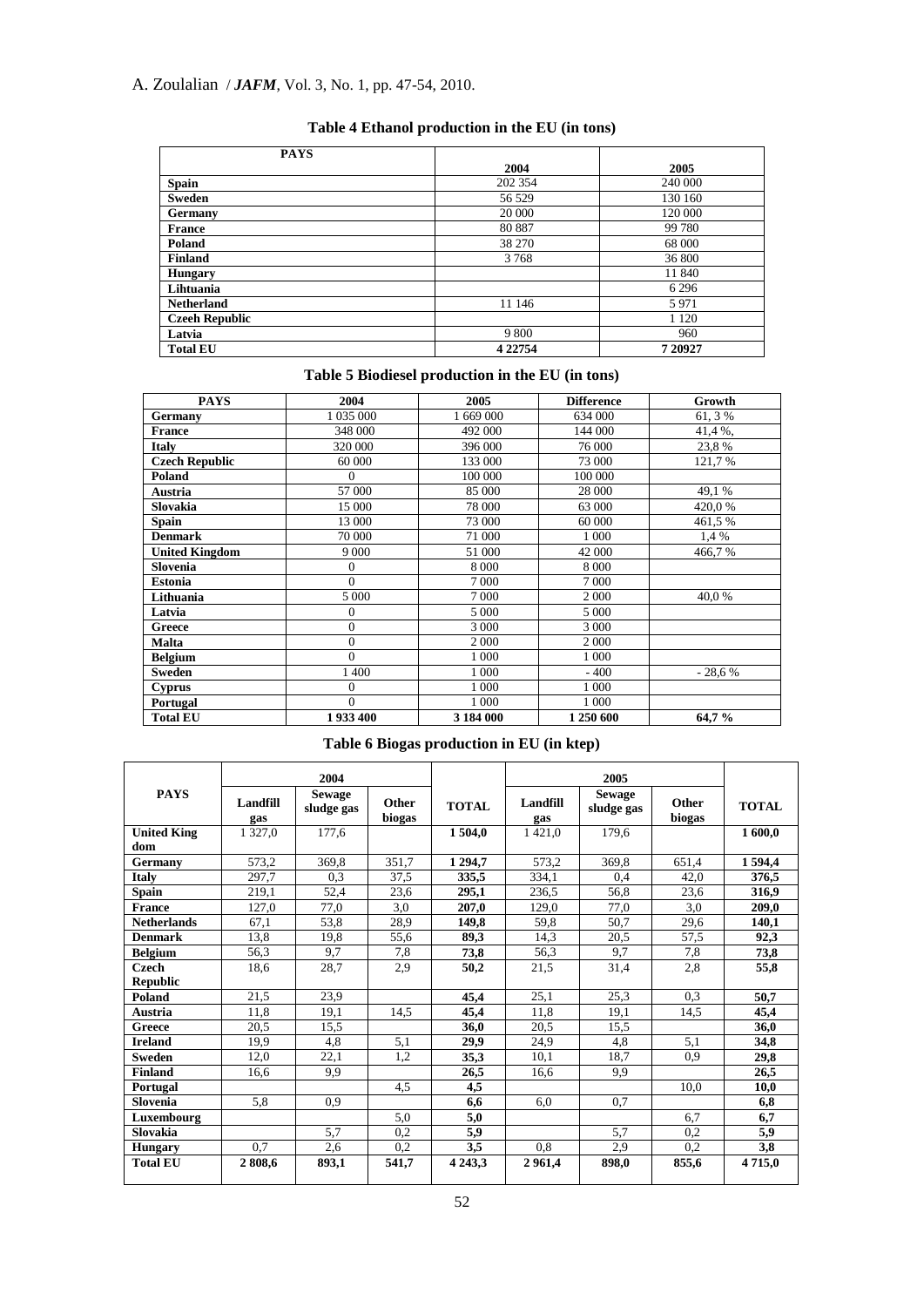

In 2005 **Fig. 1.** Share of each resource in the renewable primary energy production (in %)

**Fig. 2.** Share of renewable energies in primary energy consumption of the EU in 2005 (in %)



**Fig. 3.** Share of renewable energies in gross electrical consumption of the EU in 2005 (in %)